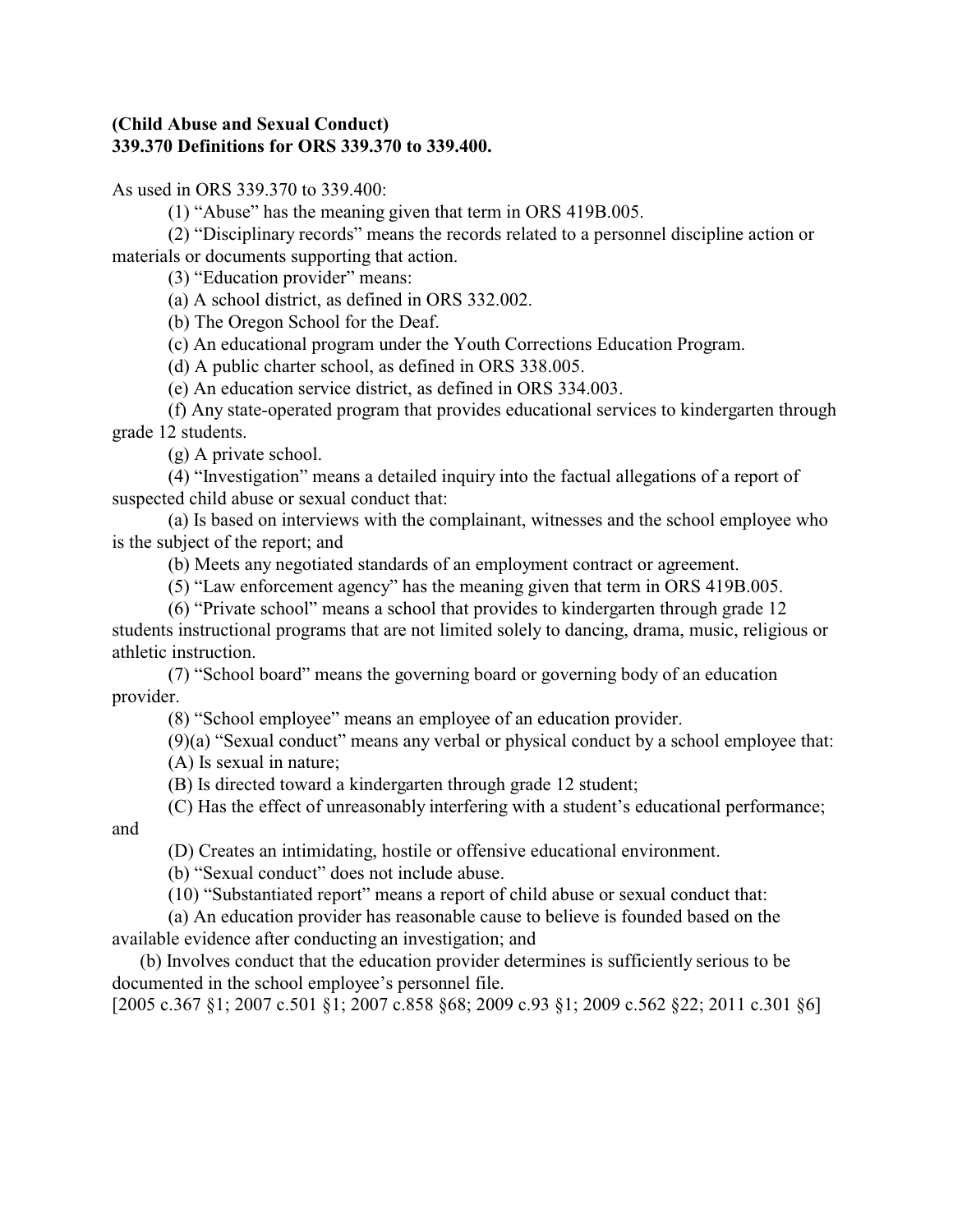## **339.372 Policies of school boards on reporting of child abuse and sexual conduct.**

Each school board shall adopt policies on the reporting of child abuse and sexual conduct by school employees. The policies shall:

(1) Specify that child abuse and sexual conduct by school employees are not tolerated;

(2) Specify that all school employees are subject to the policies;

(3) Require all school employees who have reasonable cause to believe that another school employee has engaged in child abuse or sexual conduct to:

(a) Report suspected child abuse to a law enforcement agency, the Department of Human Services or a designee of the department as required by ORS 419B.010 and 419B.015; and

(b) Report suspected child abuse or sexual conduct to the employees' supervisors or other persons designated by the school board;

(4) Designate a person to receive reports of suspected child abuse or sexual conduct by school employees and specify the procedures to be followed by that person upon receipt of a report;

(5) Require the posting in each school building of the name and contact information for the person designated for the school building to receive reports of suspected child abuse or sexual conduct by school employees and the procedures the person will follow upon receipt of a report;

(6) Specify that the initiation of a report in good faith about suspected child abuse or sexual conduct may not adversely affect any terms or conditions of employment or the work environment of the complainant;

(7) Specify that the school board or any school employee will not discipline a student for the initiation of a report in good faith about suspected child abuse or sexual conduct by a school employee;

(8) Require notification by the education provider to the person who initiated the report about actions taken by the education provider based on the report; and

(9) Require the education provider to furnish to a school employee at the time of hire the following:

(a) A description of conduct that may constitute child abuse or sexual conduct; and

(b) A description of the information and records that will be disclosed as provided by ORS 339.378 or 339.388 (7) if a report of suspected child abuse or sexual conduct is substantiated.

[2005 c.367 §2; 2009 c.93 §2]

**339.374 Required background checks by education provider of applicant for position with education provider.** Except as provided in ORS 339.384, before an education provider may hire an applicant for a position with the education provider, the education provider shall:

(1) Require the applicant to provide:

(a) A list of the applicant's current and former employers who are education providers.

(b) A written authorization that authorizes the applicant's current and former employers that are education providers to disclose the information requested under subsection (2) of this section.

(c) A written statement of whether the applicant: